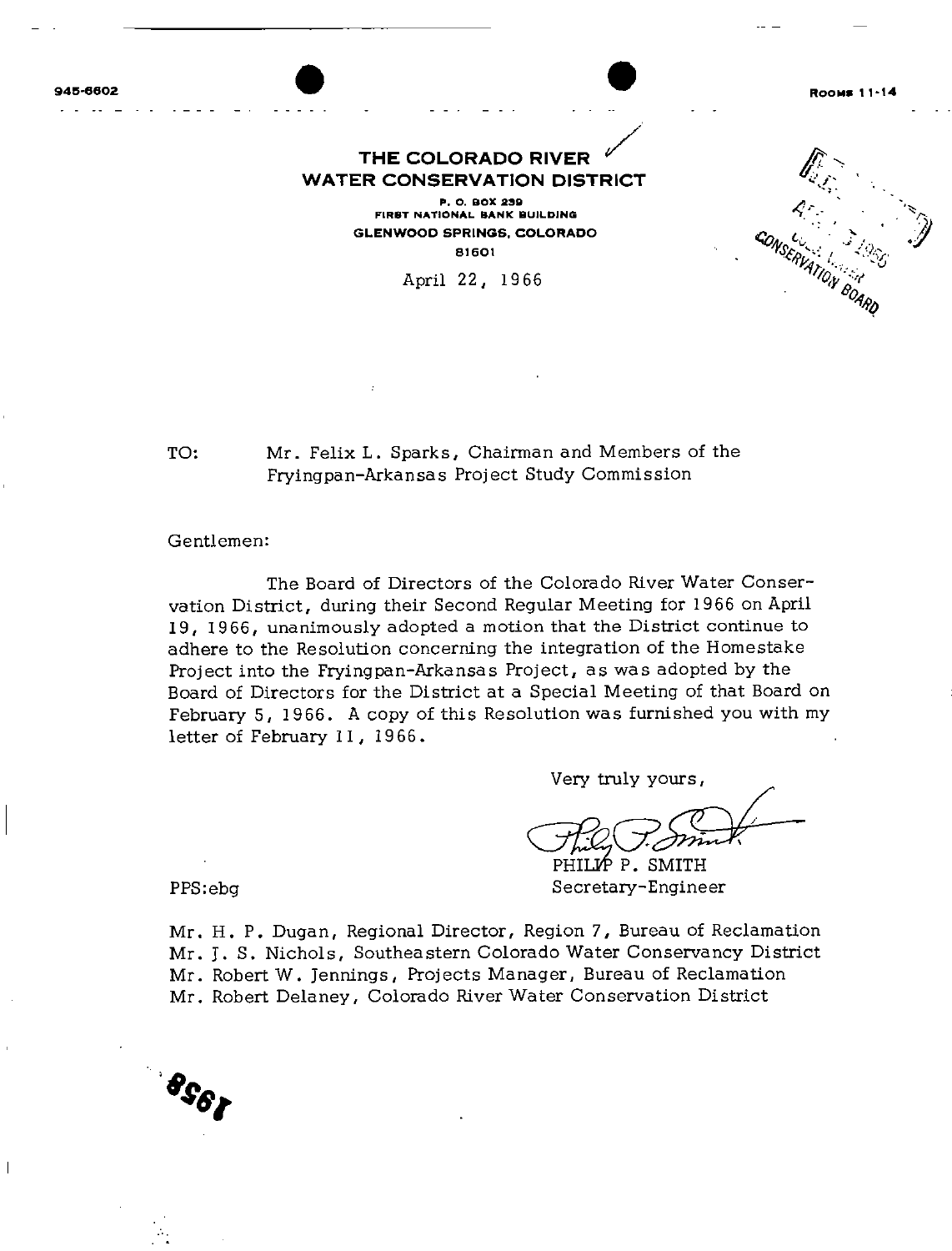

C  $\tilde{\mathbf{r}}$ P-.<br>⊻

rnEREAS, there is pending before the United States Congress, certain Acts which would authorize the construction of the Colorado River Basin project, which is largely the Central Arizona Project; and

WHEREAS, the State of Arizona has, in times past, supported legislation authorizing the construction of projects in the Upper Basin of the Colorado River, including those in Colorado; and

WHEREAS, full beneficial utilization of the waters of the Colorado River allocated to each basin of the river and to the states in each basin is <sup>a</sup> common and desirable aim of all of the states dependent upon such river; and

WHEREAS, all such states recognize the eventual necessity of augmenting the waters of the Colorado River from sources outside the basin; and

IVHEREAS, differences of opinion have arisen between the various states in the Colorado River Basin as to the protections necessary in such enabling legislation to assure to all the states their fair and equitable share of the waters of such river; and

WHEREAS, the Colorado Water Conservation Board and its staff have prepared certain protective measures for the benefit of the Upper Basin States.

NOW, THEREFORE, be it resolved by the Colorado River Water Conservation District by and through its Board of Directors at its regular meeting in Glenwood springs, Colorado, on this 18th day of January, 1966, as follows:

1. That the State of Colorado and the various water conservancy and conservation districts support in Congress the passage of the Colorado River Basin Project.

2. That representatives of Colorado require inclusion of features in such authorizing legislation which will adequately protect the State of Colorado in its beneficial consumptive use of its share of the Colorado River.